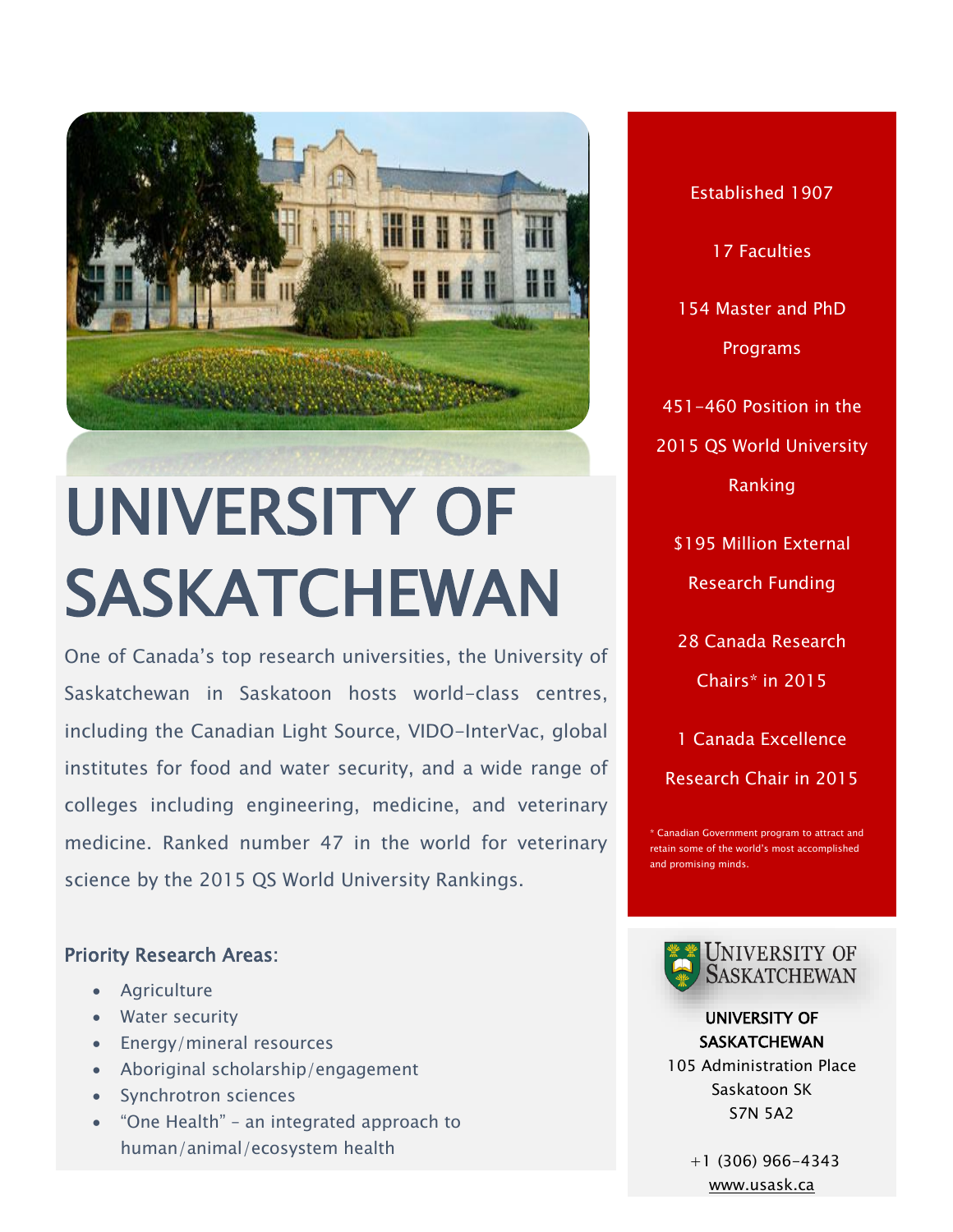## University of Saskatchewan Highlights

Situated on an architecturally stunning century-old campus in a safe city of 250,000 known for its rich quality of life, the  $U$  of S is the core of a dynamic research hub that addresses challenges faced by people locally and around the world. With some of the best facilities and analytical tools in the country and 13 colleges and four schools (including a full range of professional colleges such as engineering, agriculture, business and law), the U of S attracts more than 22,000 students from Canada and around the world. Almost 38 per cent of our graduate students are international students. The U of S has more than 120 [graduate programs](https://www.usask.ca/cgsr/) and is known for its low student/supervisor ratio. Student support includes language training bursaries, on-site top-notch academically focused language school, new affordable student housing, extended health and dental benefits, conference travel funding, and peer mentoring for international students.

The U of S is a powerhouse for agri-food research:

- The [Global Institute for Food Security](http://gifs.ca/) addresses the increasing global demand for safe, reliable food.
- Our \$37.2-million Canada First Research Excellence Fund grant—one of only five such grants awarded in Canada in 2015—will transform crop breeding and provide innovative solutions to national and global food security. More than 300 grad students will be hired over seven years.
- Our [Crop Development Centre](https://agbio.usask.ca/research/centres-facilities/crop-development-centre.php) has developed more than 400 commercial crop varieties. Due to our crop research, Saskatchewan leads the world in exporting peas, lentils, and chickpeas—staple foods in fast-growing countries.

With stellar research teams, the U of S is renowned for its diverse cluster of world-class science facilities which include:

- The **Canadian Light Source**, one of the world's leading synchrotron facilities, is used by scientists from around the globe for cutting-edge research ranging from mine tailing remediation to cancer research and cutting-edge materials development.
- [VIDO-InterVac,](http://vido.org/) a world leader in developing vaccines and technologies to fight infectious diseases in humans and animals, has commercialized eight vaccines, six of which were world firsts.
- The U of S [Toxicology Centre](http://www.usask.ca/toxicology/) is the largest academic toxicology research and training centre in Canada and one of the world's top five interdisciplinary toxicology graduate programs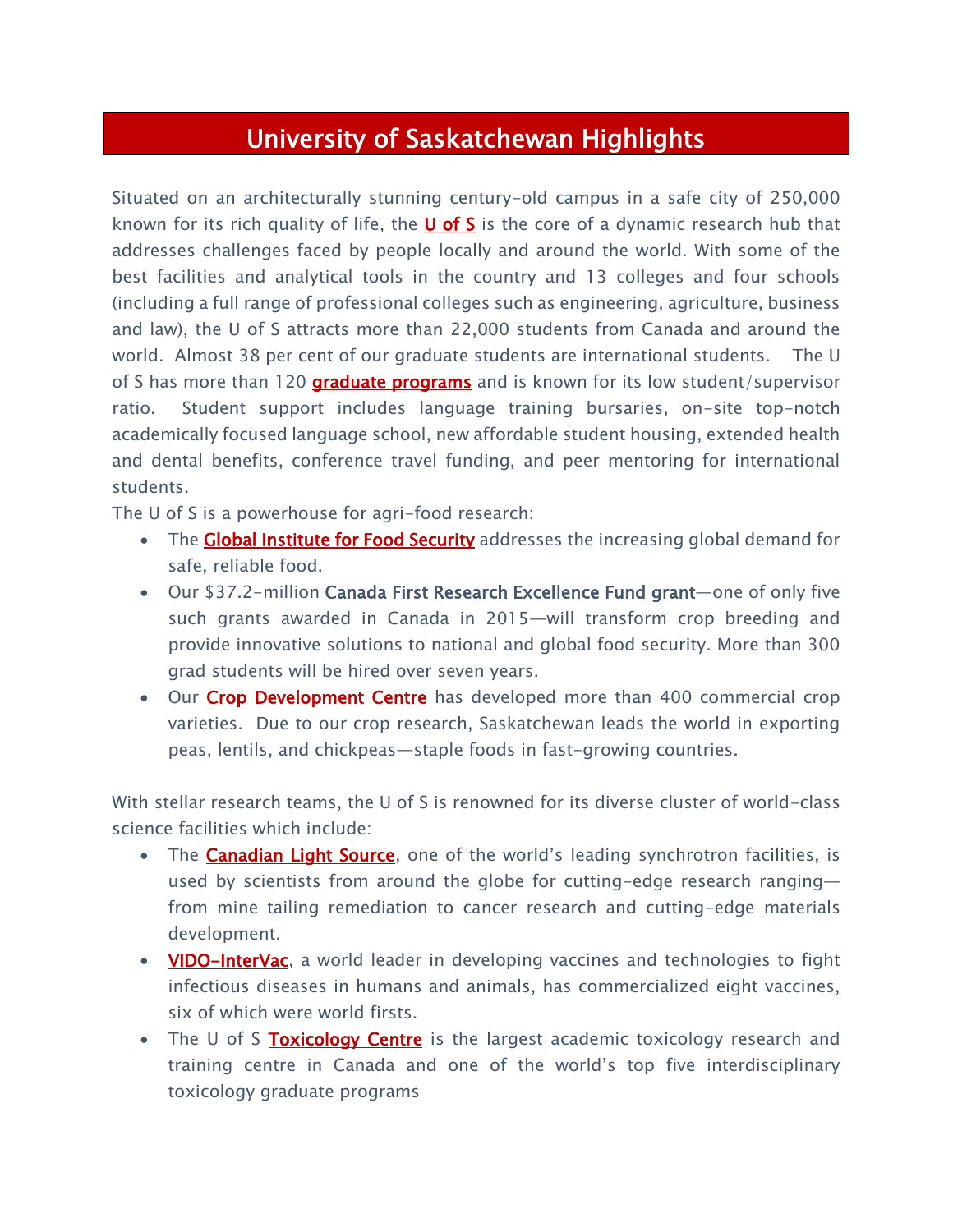- The **Global Institute for Water Security**, led by a Canada Excellence Research Chair, develops improved tools to sustainably manage one of the world's most important resources.
- The new **Health Sciences** building fosters a unique approach that enables faculty and students to work together across areas of practice and research that include dentistry, kinesiology, medicine, nursing, pharmacy, nutrition, physical therapy, public health and veterinary medicine. The U of S is a leader in communityengaged scholarship, linking research, teaching and learning with the needs and interests of local and global communities. Our more than 145,000 alumni are spread across the globe.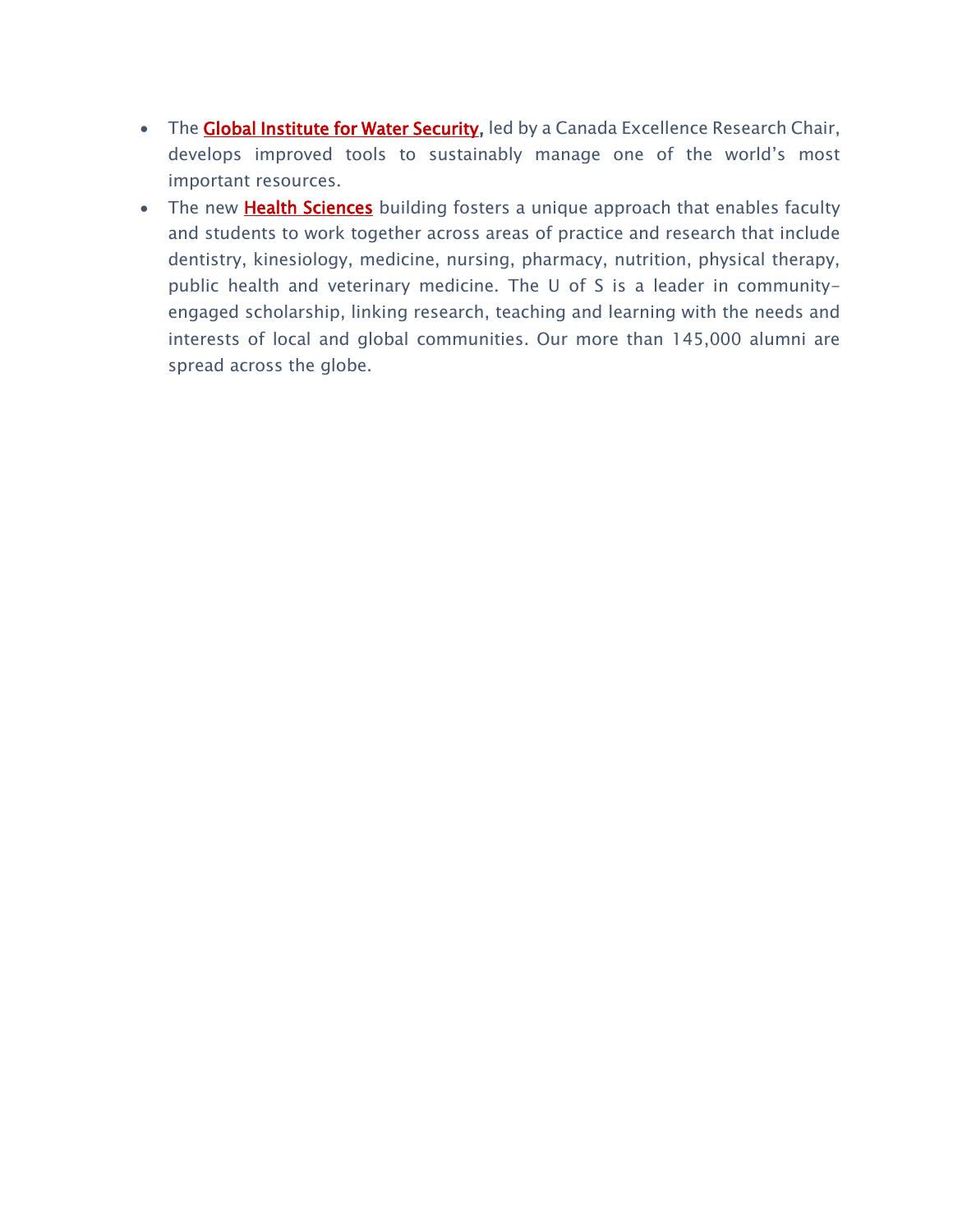### Priority Research Areas

- Water Security: Stewardship of the World's Freshwater Resources
	- o Climate Change and Water Security
	- o Land-Water Management and Environmental Change
	- o Sustainable Development of Natural Resources
	- o Water and Health
	- o Socio-hydrology





- Synchrotron Sciences: Innovation in Health, Environment and Advanced Technologies
	- o National Centre for synchrotron research and its applications
	- o Understand the structural and chemical properties of materials at the molecular level.
	- o Analysis of physical, chemical, geological and biological processes
	- o Applications in health, environment, materials science
- Agriculture: Food and Bioproducts for a Sustainable Future
	- o Optimizing food production
	- o Soil and water conservation,
	- o Climate adaptation, pest control,
	- o Crop and livestock development,
	- o Crop and livestock management.

## Energy and Mineral Resources: Technology and Public Policy for a Sustainable **Environment**

- o Workplace health and safety,
- o Exploration, mining, and processing,
- o Economics of global commodities
- o Clean Energy Solutions
- o Environmental stewardship and risk management
- o Policy for sustainable development.